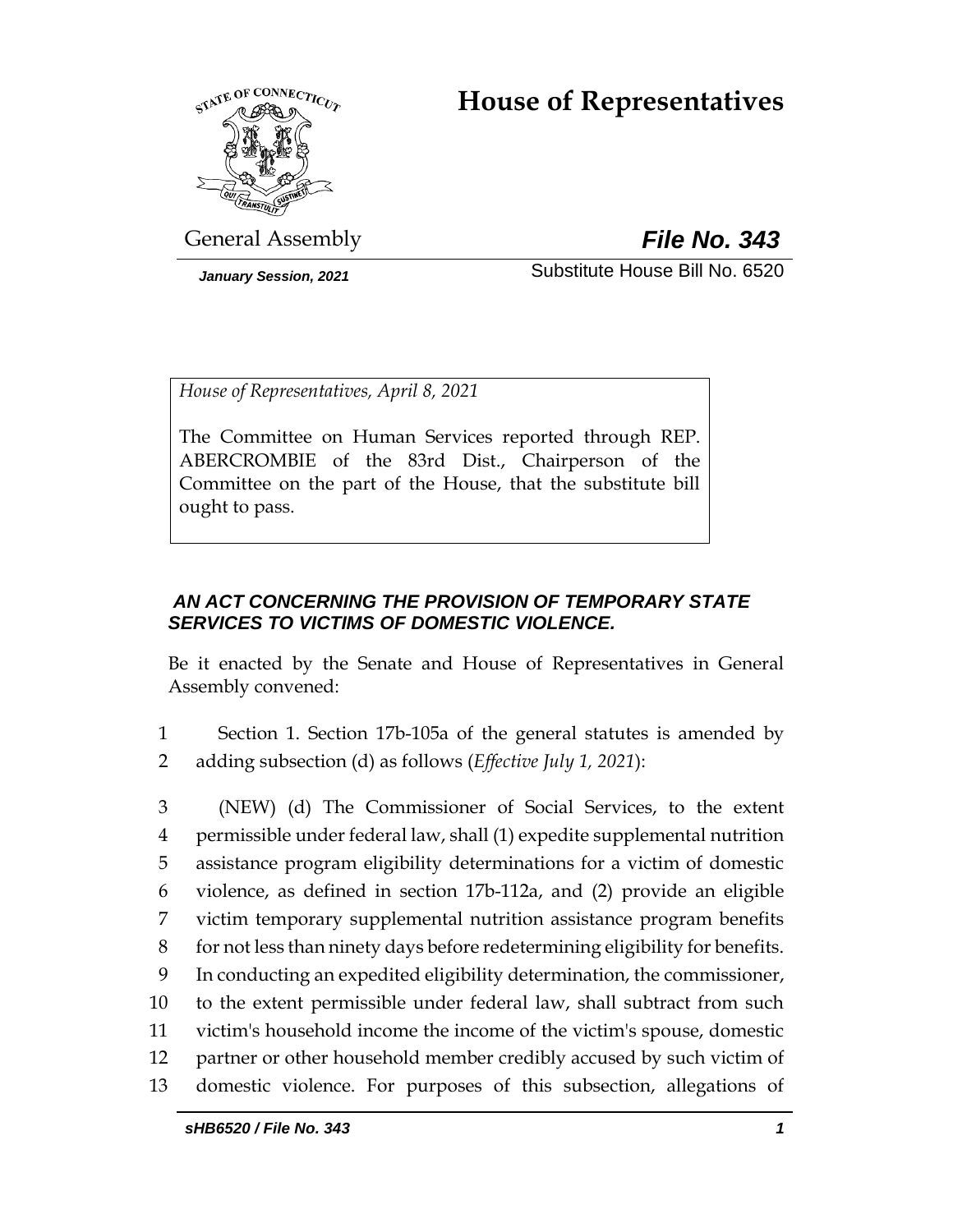domestic violence may be substantiated by the commissioner pursuant to the provisions of subsection (b) of section 17b-112a. Sec. 2. Subsections (b) and (c) of section 17b-749 of the general statutes are repealed and the following is substituted in lieu thereof (*Effective July 1, 2021*): (b) The commissioner shall establish income standards for applicants and recipients at a level to include a family with gross income up to fifty 21 per cent of the state-wide median income, except the commissioner: (1) **[**may**]** May increase the income level up to the maximum level allowed under federal law, (2) upon the request of the Commissioner of Children and Families, may waive the income standards for adoptive families so that children adopted **[**on or after October 1, 1999,**]** from the Department 26 of Children and Families are eligible for the child care subsidy program, **[**and (3) on and after March 1, 2003,**]** (3) shall, to the extent permissible 28 under federal law and within available appropriations, waive the 29 income standards for not less than ninety days from the date of application for a victim of domestic violence, as defined in section 17b- 112a, at which time the commissioner shall redetermine eligibility based upon the income standards, and (4) shall reduce the income eligibility level to up to fifty-five per cent of the state-wide median income for applicants and recipients who qualify based on their loss of eligibility for temporary family assistance. For purposes of this subsection, the commissioner may substantiate allegations of domestic violence pursuant to the provisions of subsection (b) of section 17b-112a. The commissioner may adopt regulations in accordance with chapter 54 to establish income criteria and durational requirements for such waiver of income standards.

 (c) The commissioner, in consultation with the Commissioner of Social Services, shall establish eligibility and program standards including, but not limited to: (1) A priority intake and eligibility system 44 with preference given to serving (A) victims of domestic violence, as 45 defined in section 17b-112a, to the extent permissible under federal law, (B) recipients of temporary family assistance who are employed or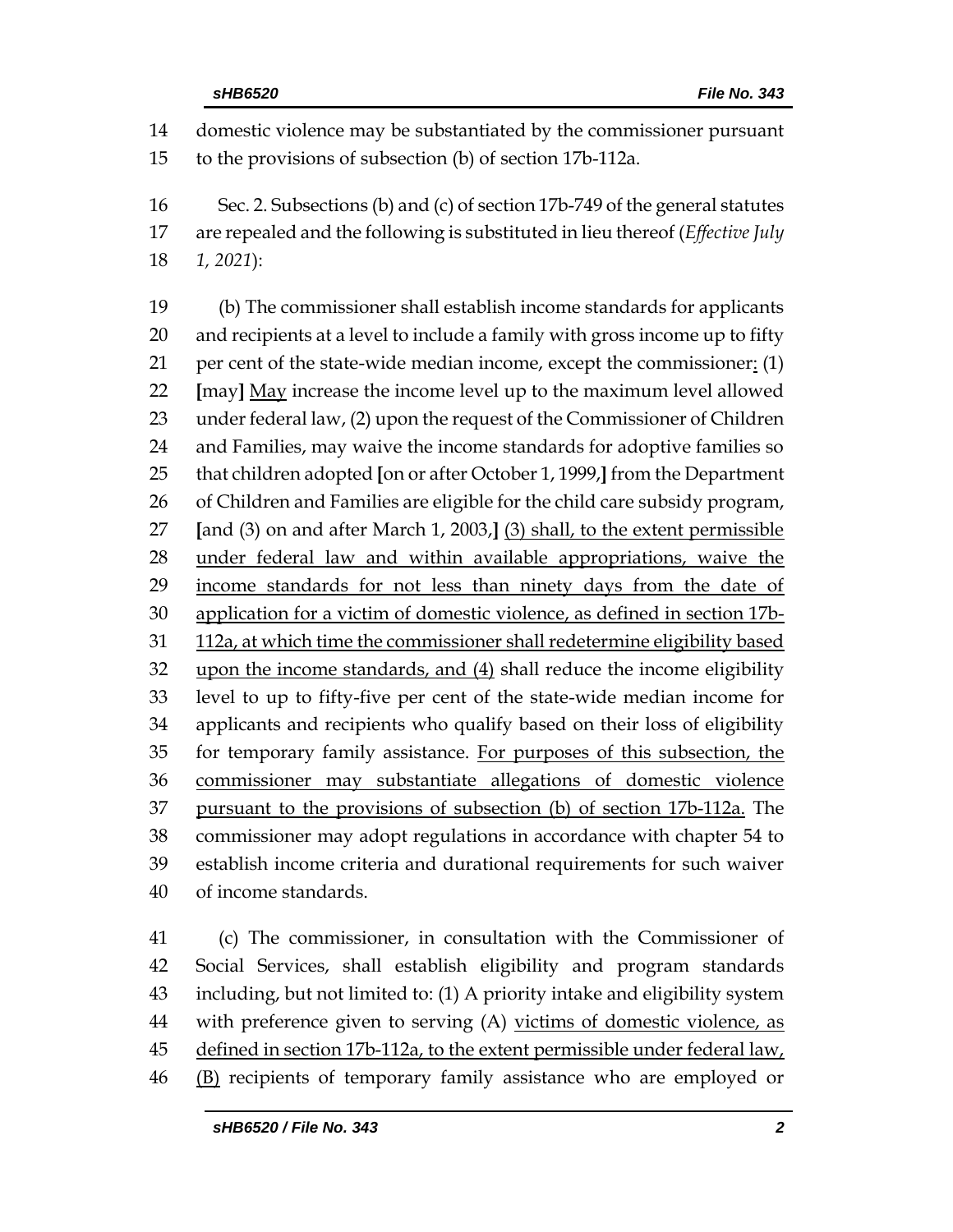engaged in employment activities under the Department of Social Services' "Jobs First" program, **[**(B)**]** (C) working families whose temporary family assistance was discontinued not more than five years prior to the date of application for the child care subsidy program, **[**(C)**]** (D) teen parents, **[**(D)**]** (E) low-income working families, **[**(E)**]** (F) adoptive families of children who were adopted from the Department of Children and Families and who are granted a waiver of income standards under subdivision (2) of subsection (b) of this section, and **[**(F)**]** (G) working families who are at risk of welfare dependency; (2) health and safety standards for child care providers not required to be licensed; (3) a reimbursement system for child care services which account for differences in the age of the child, number of children in the family, the geographic region and type of care provided by licensed and unlicensed caregivers, the cost and type of services provided by licensed and unlicensed caregivers, successful completion of fifteen hours of annual in-service training or credentialing of child care directors and administrators, and program accreditation; (4) supplemental payment for special needs of the child and extended nontraditional hours; (5) an annual rate review process for providers which assures that reimbursement rates are maintained at levels which permit equal access to a variety of child care settings; (6) a sliding reimbursement scale for participating families; (7) an administrative appeals process; (8) an administrative hearing process to adjudicate cases of alleged fraud and abuse and to impose sanctions and recover overpayments; (9) an extended period of program and payment eligibility when a parent who is receiving a child care subsidy experiences a temporary interruption in employment or other approved activity; and (10) a waiting list for the child care subsidy program that (A) allows the commissioner to exercise discretion in prioritizing within and between existing priority groups, including, but not limited to, children described in 45 CFR 98.46, as amended from time to time, and households with an infant or toddler, and (B) reflects the priority and eligibility system set forth in subdivision (1) of this subsection, **[**which is reviewed periodically,**]** with the inclusion of this information in the annual report required to be issued **[**annually**]** by the office to the Governor and the General Assembly in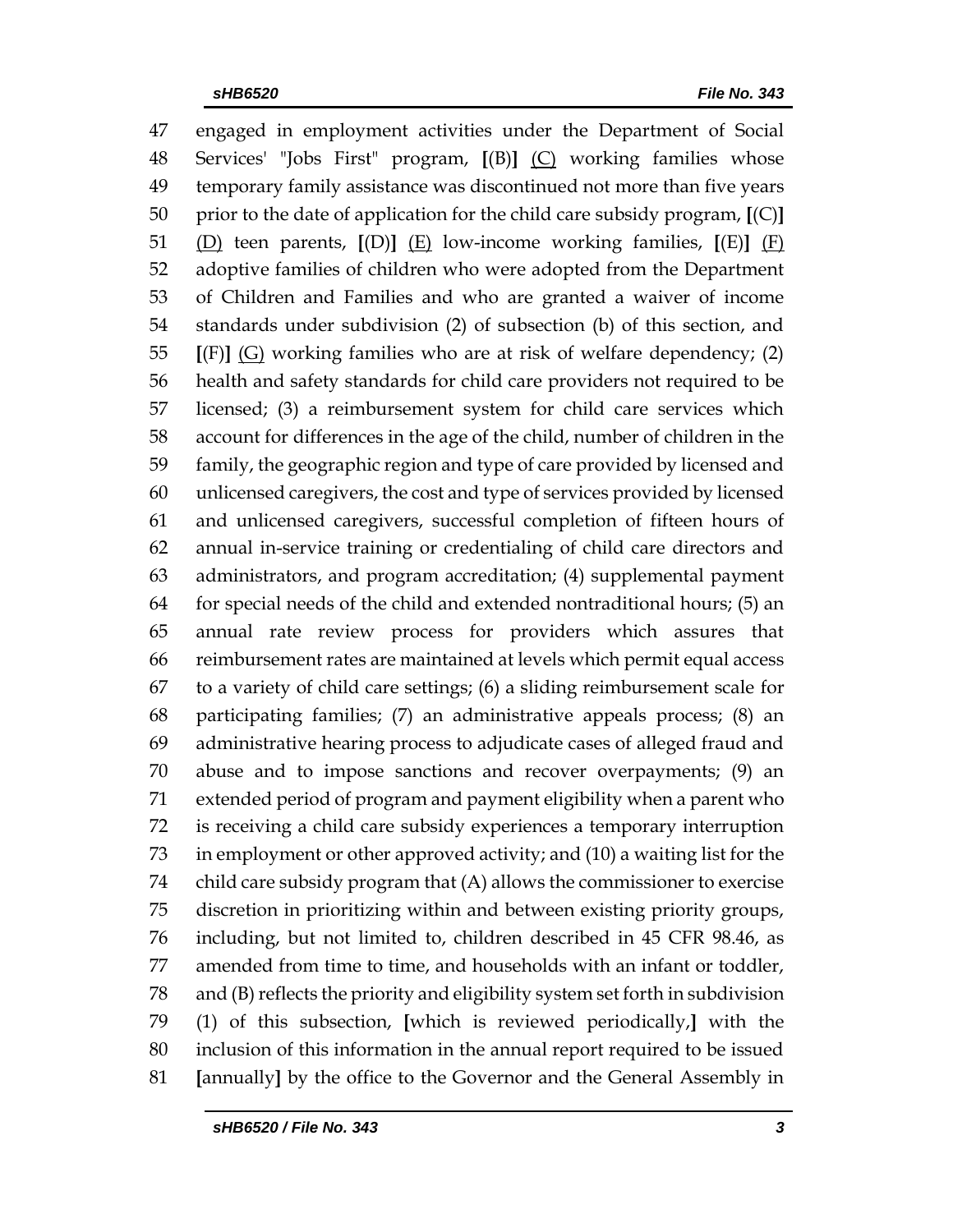accordance with section 17b-733. Such action will include, but not be limited to, family income, age of child, region of state and length of time on such waiting list.

 Sec. 3. Subsection (c) of section 17b-191 of the general statutes is repealed and the following is substituted in lieu thereof (*Effective July 1, 2021*):

 (c) To be eligible for cash assistance under the program, a person shall 89 (1) be (A) eighteen years of age or older; (B) a minor found by a court to be emancipated pursuant to section 46b-150; or (C) under eighteen years of age and the commissioner determines good cause for such person's eligibility, and (2) not have assets exceeding two hundred fifty dollars or, if such person is married, such person and his or her spouse shall not have assets exceeding five hundred dollars. In determining eligibility, 95 the commissioner shall not consider as income  $(A)$  Aid and Attendance pension benefits granted to a veteran, as defined in section 27-103, or the surviving spouse of such veteran, or (B) within available appropriations, the income of an applicant's spouse, domestic partner or other household member credibly accused of domestic violence by the applicant when such applicant is a victim of domestic violence, as defined in section 17b-112a. The commissioner shall not include the income of such spouse, domestic partner or other household member in the household income of such applicant for a period of not less than ninety days after the applicant applies for assistance. The commissioner may redetermine the applicant's eligibility for assistance after ninety days. For purposes of this subsection, allegations of domestic violence may be substantiated by the commissioner pursuant to the provisions of subsection (b) of section 17b-112a. No person who is a substance abuser and refuses or fails to enter available, appropriate treatment shall be eligible for cash assistance under the program until such person enters treatment. No person whose benefits from the temporary family assistance program have terminated as a result of time-limited benefits or for failure to comply with a program requirement shall be eligible for cash assistance under the program.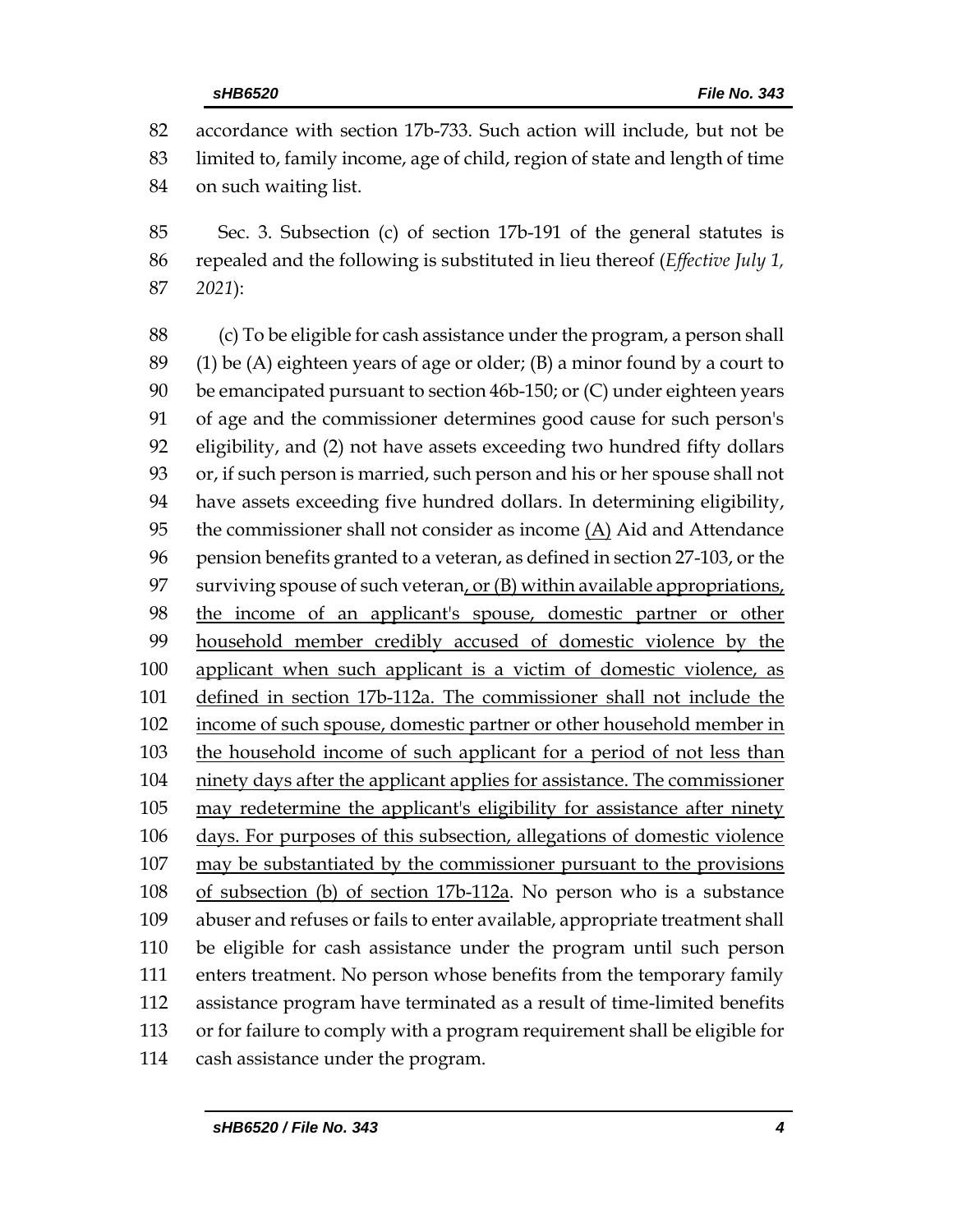Sec. 4. Subsection (c) of section 17b-112a of the general statutes is repealed and the following is substituted in lieu thereof (*Effective July 1, 2021*): (c) **[**The Commissioner of Social Services**]** Notwithstanding the provisions of section 17b-112, the Commissioner of Social Services shall expedite an eligibility determination for an applicant for temporary family assistance who is a victim of domestic violence. To the extent permissible under federal law, the commissioner shall not include the income of the applicant's spouse, domestic partner or other household member credibly accused of domestic violence by such applicant for a period of not less than ninety days after the applicant applies for temporary family assistance. The commissioner may redetermine such applicant's eligibility for temporary family assistance after ninety days. The commissioner shall notify applicants and recipients of temporary family assistance, who are past or present victims of domestic violence

- or at risk of further domestic violence, of the following:
- (1) Referrals available to counseling and supportive services, including, but not limited to, shelter services, medical services, domestic abuse hotlines, legal counseling and advocacy, mental health care and financial assistance; and
- (2) Procedures to voluntarily and confidentially identify eligibility for referrals to such counseling and supportive services.

| This act shall take effect as follows and shall amend the following<br>sections: |                     |                      |  |  |
|----------------------------------------------------------------------------------|---------------------|----------------------|--|--|
| Section 1                                                                        | <i>July 1, 2021</i> | 17b-105a             |  |  |
| Sec. 2                                                                           | July 1, 2021        | 17b-749(b) and $(c)$ |  |  |
| Sec. 3                                                                           | July 1, 2021        | $17b-191(c)$         |  |  |
| Sec. 4                                                                           | July 1, 2021        | $17b-112a(c)$        |  |  |

# *Statement of Legislative Commissioners:*

In Section  $3(c)(2)(B)$  and Section  $4(c)$ , "count" was changed to "include" for clarity.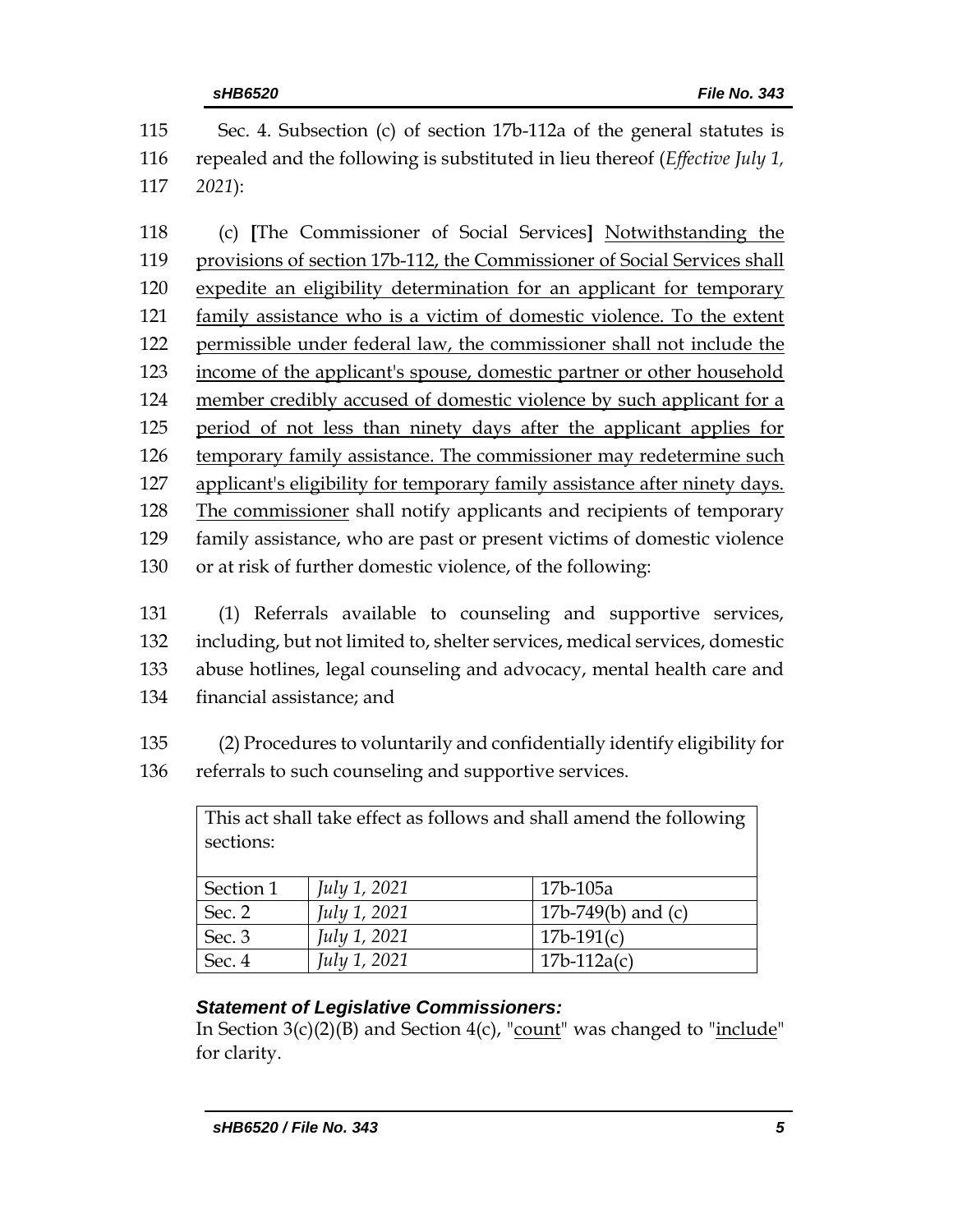*HS Joint Favorable Subst.*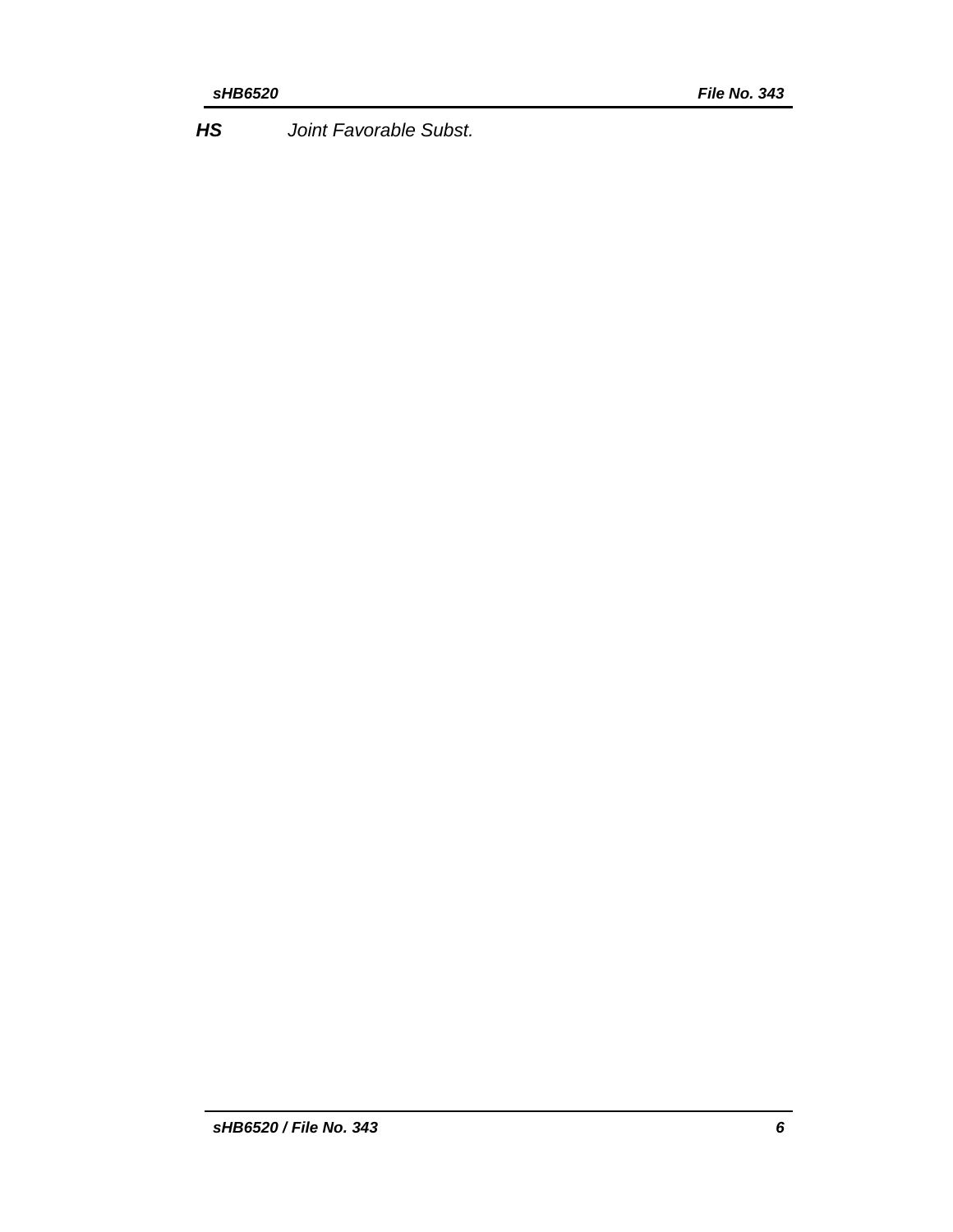*The following Fiscal Impact Statement and Bill Analysis are prepared for the benefit of the members of the General Assembly, solely for purposes of information, summarization and explanation and do not represent the intent of the General Assembly or either chamber thereof for any purpose. In general,*  fiscal impacts are based upon a variety of informational sources, including the analyst's professional *knowledge. Whenever applicable, agency data is consulted as part of the analysis, however final products do not necessarily reflect an assessment from any specific department.*

### *OFA Fiscal Note*

#### *State Impact:*

| <b>Agency Affected</b>        | <b>Fund-Effect</b> | FY 22 \$  | $FY$ 23 \$ |
|-------------------------------|--------------------|-----------|------------|
| Early Childhood, Off.; Social | GF - Potential     | See Below | See Below  |
| Services, Dept.               | Cost               |           |            |
| Nota: OF Canaral Fund         |                    |           |            |

Note: GF=General Fund

#### *Municipal Impact:* None

#### *Explanation*

The bill could result in a cost to the Department of Social Services (DSS) and Office of Early Childhood (OEC) associated with providing temporary assistance to domestic violence victims while waiving certain income standards for at least 90 days from the date of application.<sup>1</sup>

The number of individuals who would qualify for assistance under the bill is unknown. For context, the average cost per case for 90 days of benefits is approximately \$3,480 for Care4Kids, \$610 for State Administered General Assistance, and \$1,420 for Temporary Family Assistance.

The bill also requires 90 days of expedited assistance under the Supplemental Nutrition Assistance Program (SNAP) to the extent allowed under federal law. While domestic violence victims are not currently entitled to expedited SNAP benefits under federal regulations, the state could incur administrative costs to support system adjustments if this change were to be implemented. SNAP benefits are federally-

 $\overline{a}$ 

<sup>1</sup> The bill requires the state to exclude the income of the victim's credibly accused spouse, domestic partner, or other household member when considering eligibility for SAGA, TFA, and SNAP.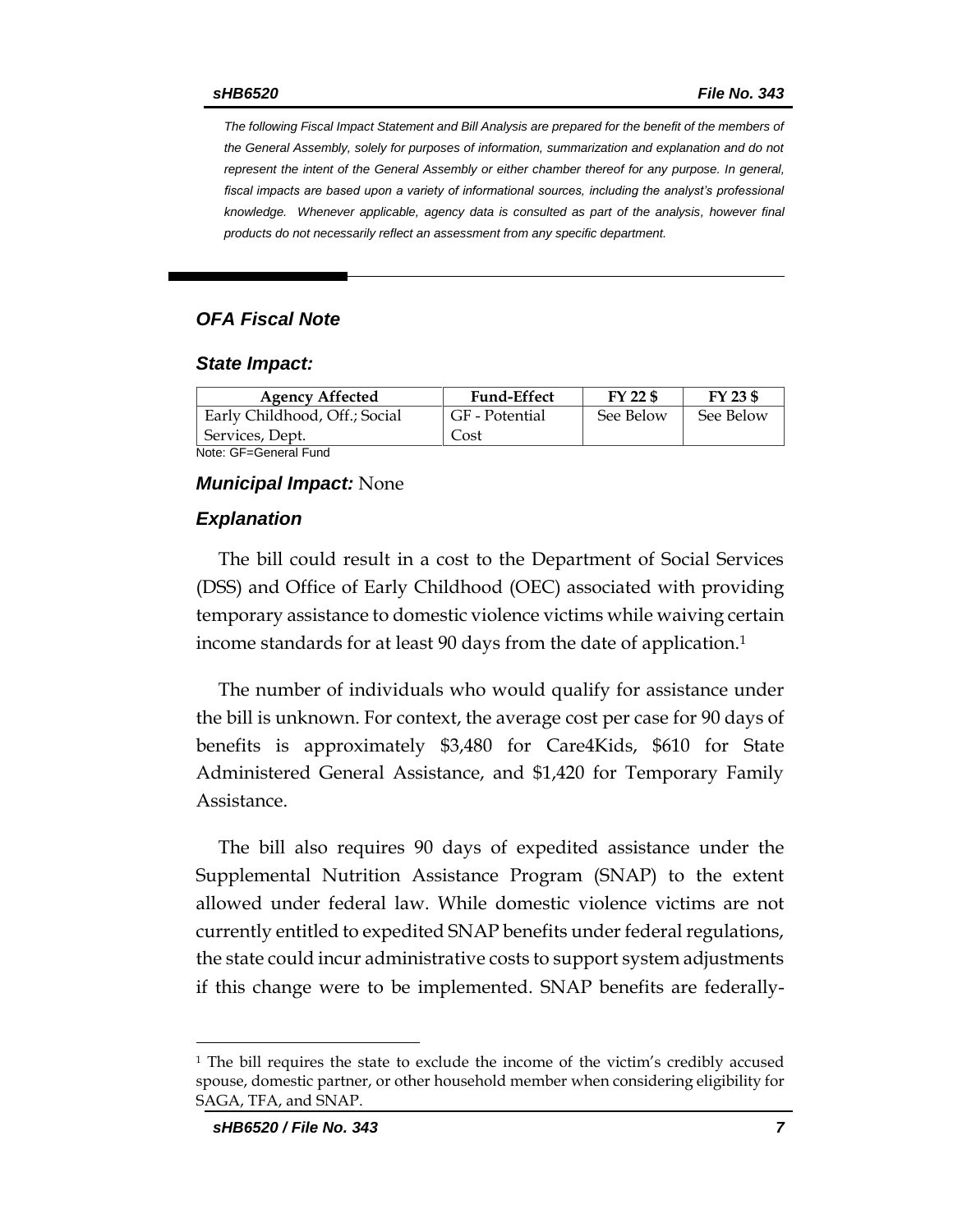funded and subject to federal regulations.

#### *The Out Years*

The annualized ongoing fiscal impact identified above would continue into the future subject to inflation.

*Sources: Department of Social Services Caseload Information Office of Early Childhood Caseload Information*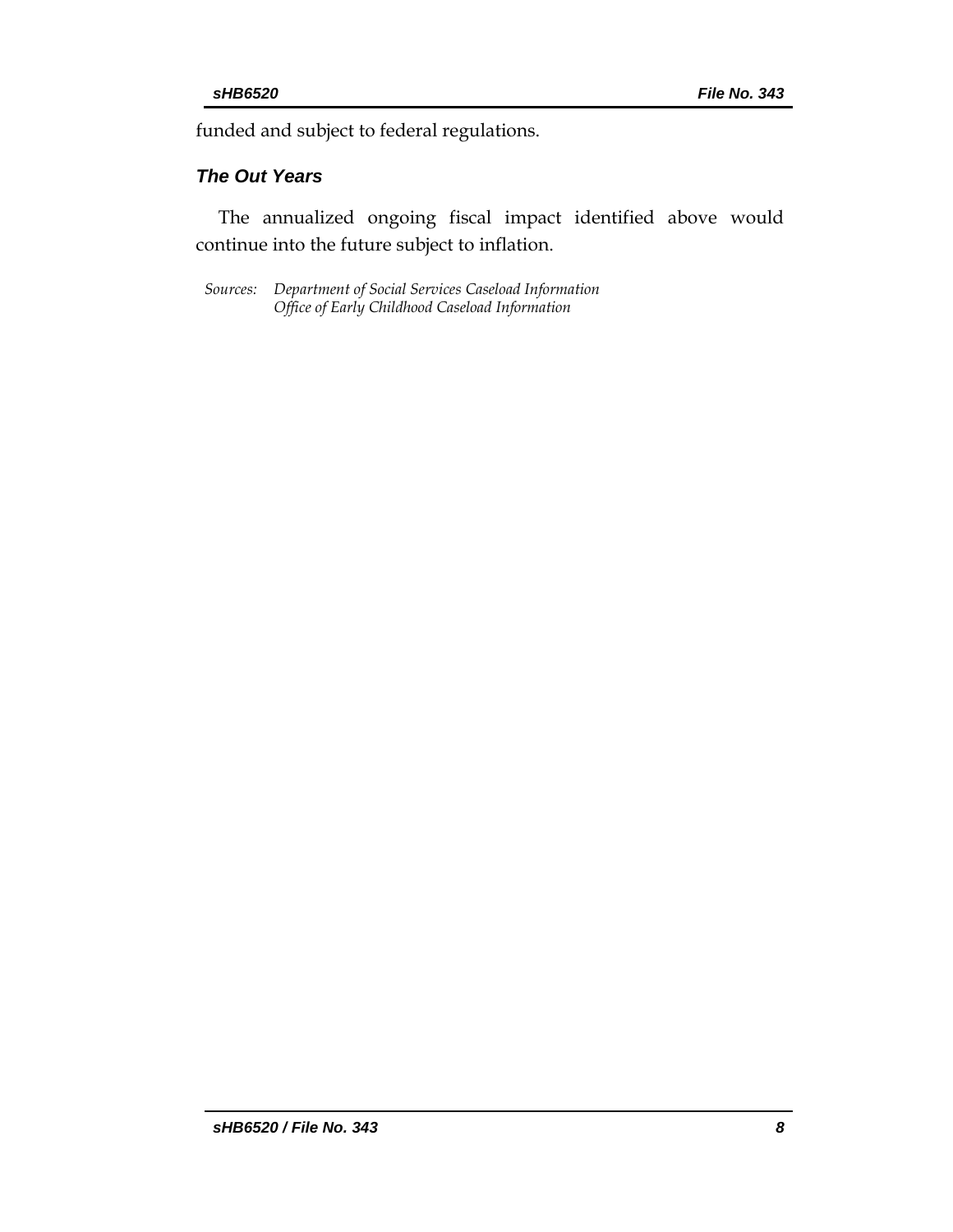### **OLR Bill Analysis sHB 6520**

# *AN ACT CONCERNING THE PROVISION OF TEMPORARY STATE SERVICES TO VICTIMS OF DOMESTIC VIOLENCE.*

# **SUMMARY**

This bill generally provides temporary assistance to domestic violence (DV) victims under (1) the following federally-funded programs, to the extent permissible under federal law: supplemental nutrition assistance program (SNAP); Care-4-Kids (C4K) childcare subsidy program; and temporary family assistance (TFA); and (2) state administered general assistance (SAGA).

The bill allows allegations of domestic violence to be substantiated in accordance with existing law (see BACKGROUND). It also makes technical changes.

EFFECTIVE DATE: July 1, 2021

# **§ 1 – SNAP BENEFITS**

The bill requires the Department of Social Services (DSS) Commissioner to expedite SNAP eligibility determinations for domestic violence victims. It requires her to provide an eligible DV victim temporary SNAP benefits for a minimum of 90 days before redetermining benefit eligibility. When conducting an expedited eligibility determination, DSS must exclude the income of the victim's credibly accused spouse, domestic partner, or other household member from the victim's household income. DSS must take these actions to the extent permissible under federal law. (DV victims are not entitled to expedited SNAP benefits under current federal regulations, but may be otherwise eligible if they meet the established income standards; see BACKGROUND.)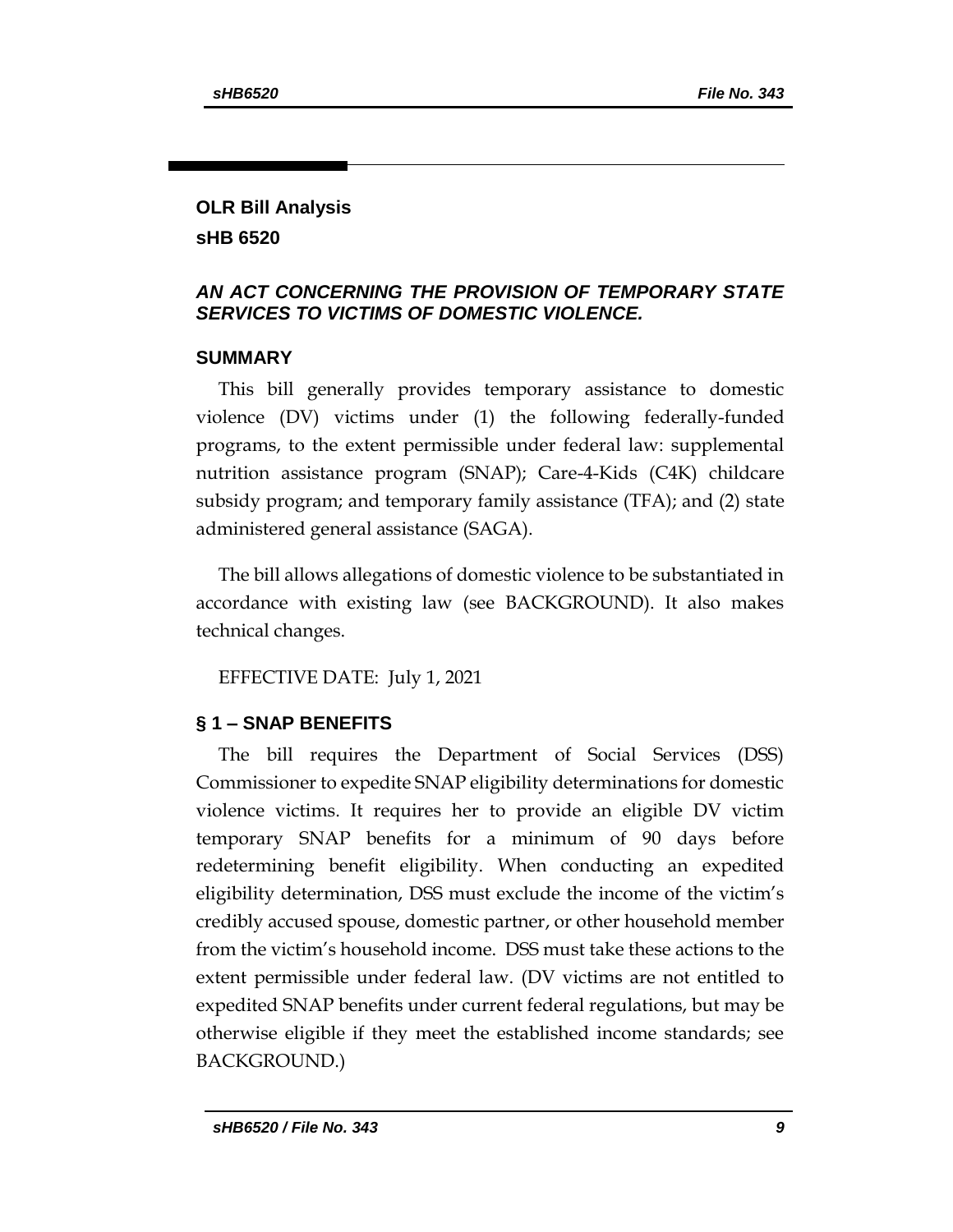SNAP, formerly or colloquially known as food stamps, is a federallyfunded, state-administered program that provides electronic benefit transfer funds to low-income households for food purchases.

#### **§ 2 – C4K CHILDCARE SUBSIDY**

The bill requires the Office of Early Childhood (OEC) Commissioner, to the extent permissible under federal law and within available appropriations, to waive C4K income standards when determining eligibility for at least 90 days for any alleged DV victim applicant. It requires OEC to redetermine eligibility based upon the program's income standards after this period. The bill also adds DV victims to the list of applicants who must be given priority in the C4K intake and eligibility process, to the extent permissible under federal law.

The C4K program subsidizes child care costs for low- and moderateincome families while a parent is working or attending a temporary family cash assistance approved education or training program (i.e., a Jobs First participant).

#### **§ 3 – SAGA CASH ASSISTANCE**

Under the bill, in determining eligibility for SAGA cash assistance, the DSS commissioner must exclude the income of a DV victim's credibly accused spouse, domestic partner, or other household member for at least 90 days from the application date, within available appropriations. It allows DSS to redetermine SAGA eligibility based upon the program's income standards after the 90-day period.

In general, SAGA provides cash assistance to single or married childless individuals who have very low incomes, do not qualify for any other cash assistance program, and are considered "transitional" or "unemployable."

#### **§ 4 – TFA CASH ASSISTANCE**

The bill requires the DSS commissioner to expedite TFA eligibility determinations for DV victim applicants. To the extent permissible under federal law, the commissioner must exclude the income of the applicant's credibly accused spouse, domestic partner, or other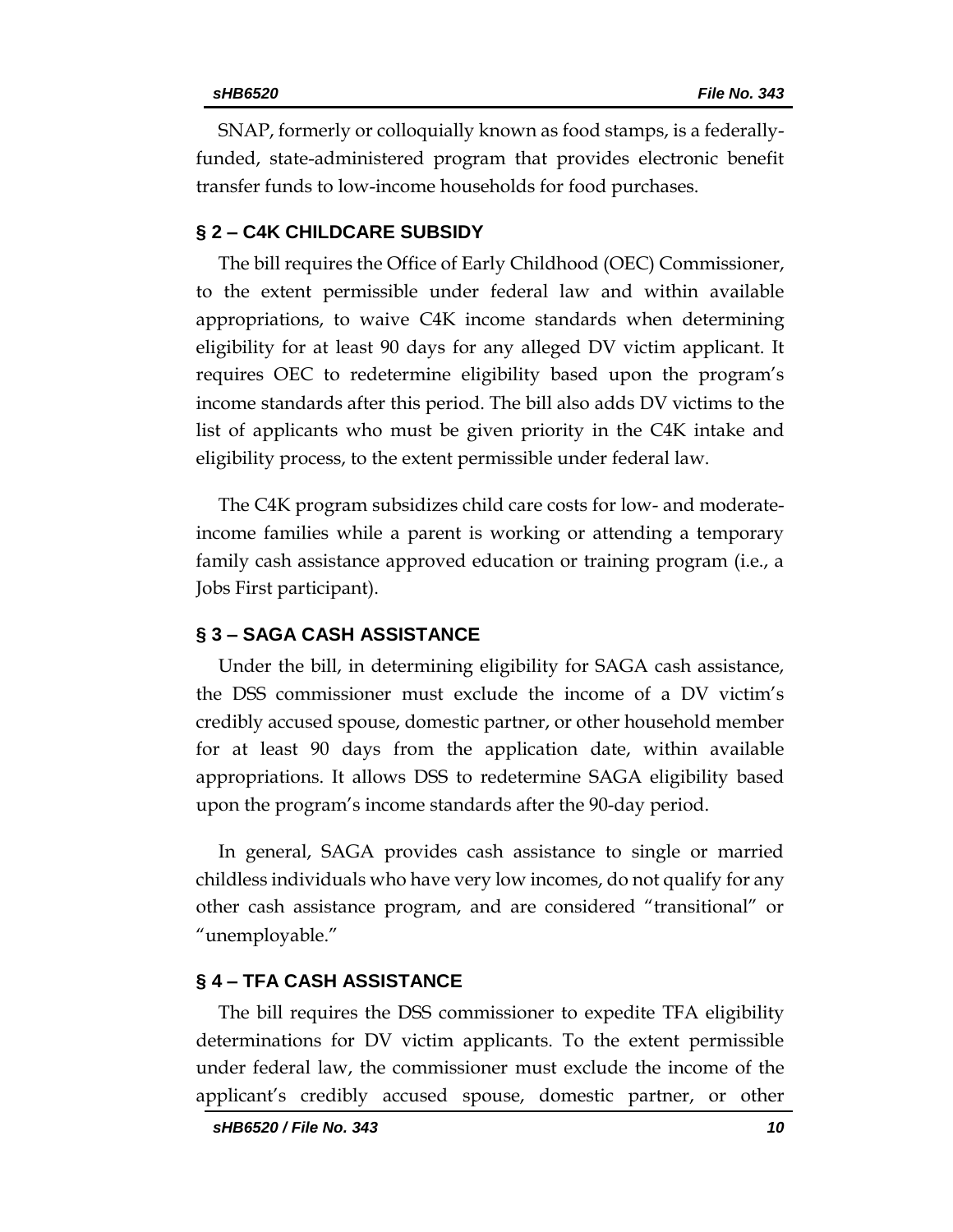household member for a minimum of 90 days after the application date. The commissioner may redetermine TFA eligibility after the 90-day period.

TFA is Connecticut's cash assistance program for low-income families, funded through the federal Temporary Assistance for Needy Families (TANF) block grant.

# **BACKGROUND**

### *Substantiating Domestic Violence Allegations*

The law defines "victim of domestic violence" as a person who has been abused or subjected to extreme cruelty by:

- physical acts that resulted in, or were threatened to result in, physical injury;
- sexual abuse or being forced to participate in nonconsensual sexual acts or activities;
- sexual activity involving a child in the home;
- threats of, or attempts at, physical or sexual abuse;
- mental abuse; or
- neglect or deprivation of medical care.

By law, a DV victim's allegations may be sufficient to establish domestic violence where DSS has no independent, reasonable basis to find the applicant or recipient not credible. A victim may be required to provide a sworn statement or to submit to the department any available evidence including: (1) police, government agency, or court records; (2) documentation from a shelter worker, legal, medical, clerical, or other professional from whom the applicant or recipient sought assistance in dealing with domestic violence; or (3) a statement from someone with knowledge of the circumstances that provide the basis for the claim (CGS § 17b-112a).